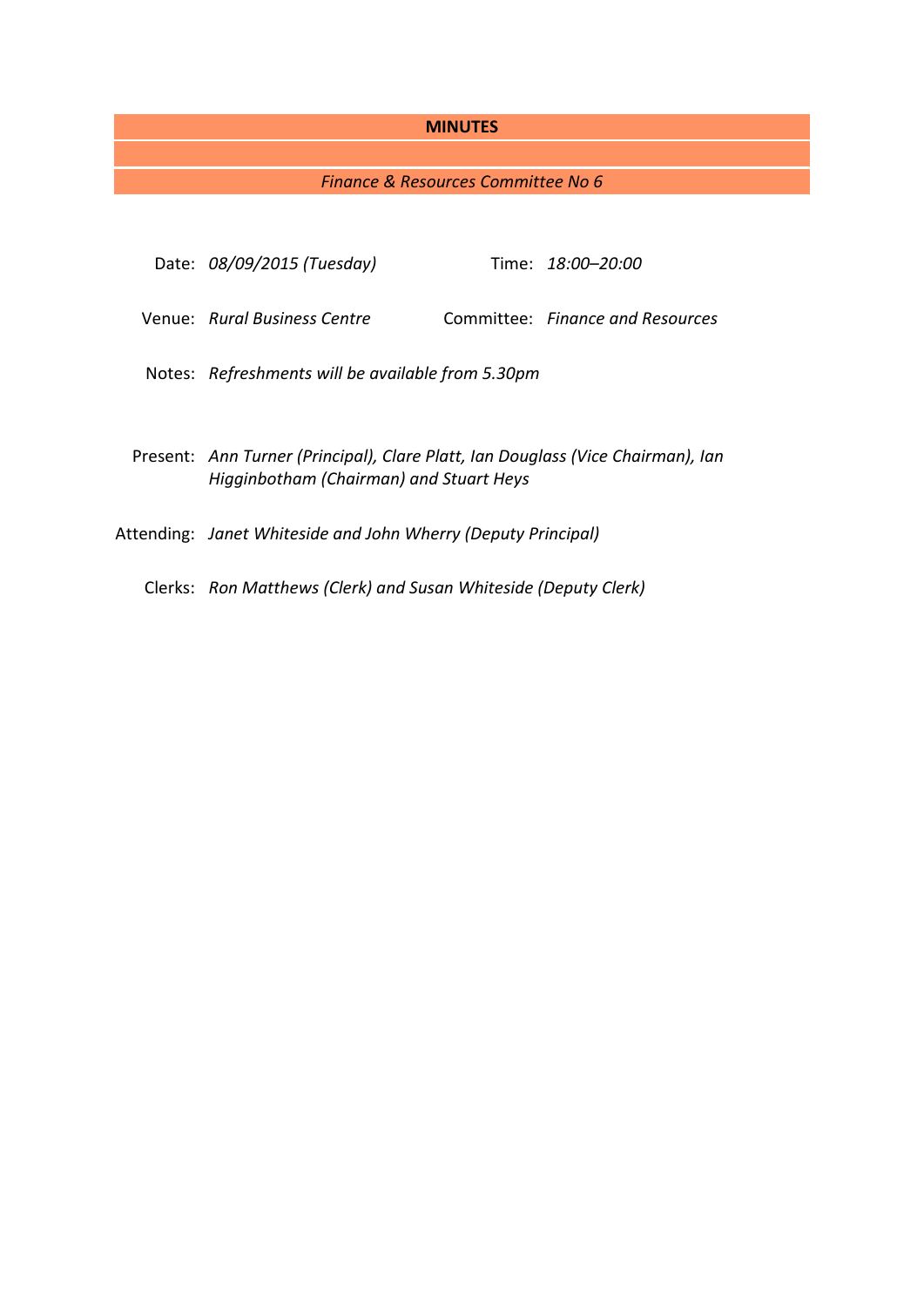# *Public* **Minutes**

| Item number:   | Item description: |
|----------------|-------------------|
| (and category) |                   |

| 55.15           | <b>Attendance of College Management Staff</b>                                                                                                                                                                                                                                                                                                                                                                                                                                                                                                                                                                                                                           |  |  |  |
|-----------------|-------------------------------------------------------------------------------------------------------------------------------------------------------------------------------------------------------------------------------------------------------------------------------------------------------------------------------------------------------------------------------------------------------------------------------------------------------------------------------------------------------------------------------------------------------------------------------------------------------------------------------------------------------------------------|--|--|--|
| <b>Decision</b> | Section 8.2 of the current Constitution and Terms of Reference for the<br>Finance & Resources Committee states:                                                                                                                                                                                                                                                                                                                                                                                                                                                                                                                                                         |  |  |  |
|                 | College Management and / or consultants may attend meetings by<br>invitation in an advisory capacity.                                                                                                                                                                                                                                                                                                                                                                                                                                                                                                                                                                   |  |  |  |
|                 | <b>Resolved:</b>                                                                                                                                                                                                                                                                                                                                                                                                                                                                                                                                                                                                                                                        |  |  |  |
|                 | That College Management staff be invited to attend the meeting.                                                                                                                                                                                                                                                                                                                                                                                                                                                                                                                                                                                                         |  |  |  |
| 56.15           | <b>Apologies for Absence</b>                                                                                                                                                                                                                                                                                                                                                                                                                                                                                                                                                                                                                                            |  |  |  |
| <b>Record</b>   | All members of the Committee were present                                                                                                                                                                                                                                                                                                                                                                                                                                                                                                                                                                                                                               |  |  |  |
| 57.15           | <b>Public Minutes of the Previous Meeting</b>                                                                                                                                                                                                                                                                                                                                                                                                                                                                                                                                                                                                                           |  |  |  |
| <b>Decision</b> | The public minutes of Finance & Resources meeting number 5 held on<br>Tuesday June 2015 were confirmed and signed as a true and correct<br>record.                                                                                                                                                                                                                                                                                                                                                                                                                                                                                                                      |  |  |  |
| 58.15           | <b>Declarations of Interest</b>                                                                                                                                                                                                                                                                                                                                                                                                                                                                                                                                                                                                                                         |  |  |  |
| <b>Record</b>   | Members of the Committee were asked to declare any interests they<br>may have in respect of items on the public agenda. No declarations were<br>made.                                                                                                                                                                                                                                                                                                                                                                                                                                                                                                                   |  |  |  |
| 59.15           | <b>Election of Chair and Vice Chair</b>                                                                                                                                                                                                                                                                                                                                                                                                                                                                                                                                                                                                                                 |  |  |  |
| <b>Decision</b> | Section 9 of the current Constitution and Terms of Reference for the<br>Finance and Resources Committee states:<br>The Committee shall have both a Chair and Vice Chair.<br>9.1<br>9.2<br>Both Chair and Vice Chair will be determined and appointed by<br>the members of the Committee.<br>The Chair of the Corporation may not be appointed Chair of the<br>9.3<br>Committee<br>Both the Chair and Vice Chair shall serve for one year.<br>9.4<br>The Chair and Vice Chair shall be eligible for re-election<br>9.5<br>The previous Chair had indicated he did not wish to be considered for re-<br>election. Members and staff thanked him for his contributions and |  |  |  |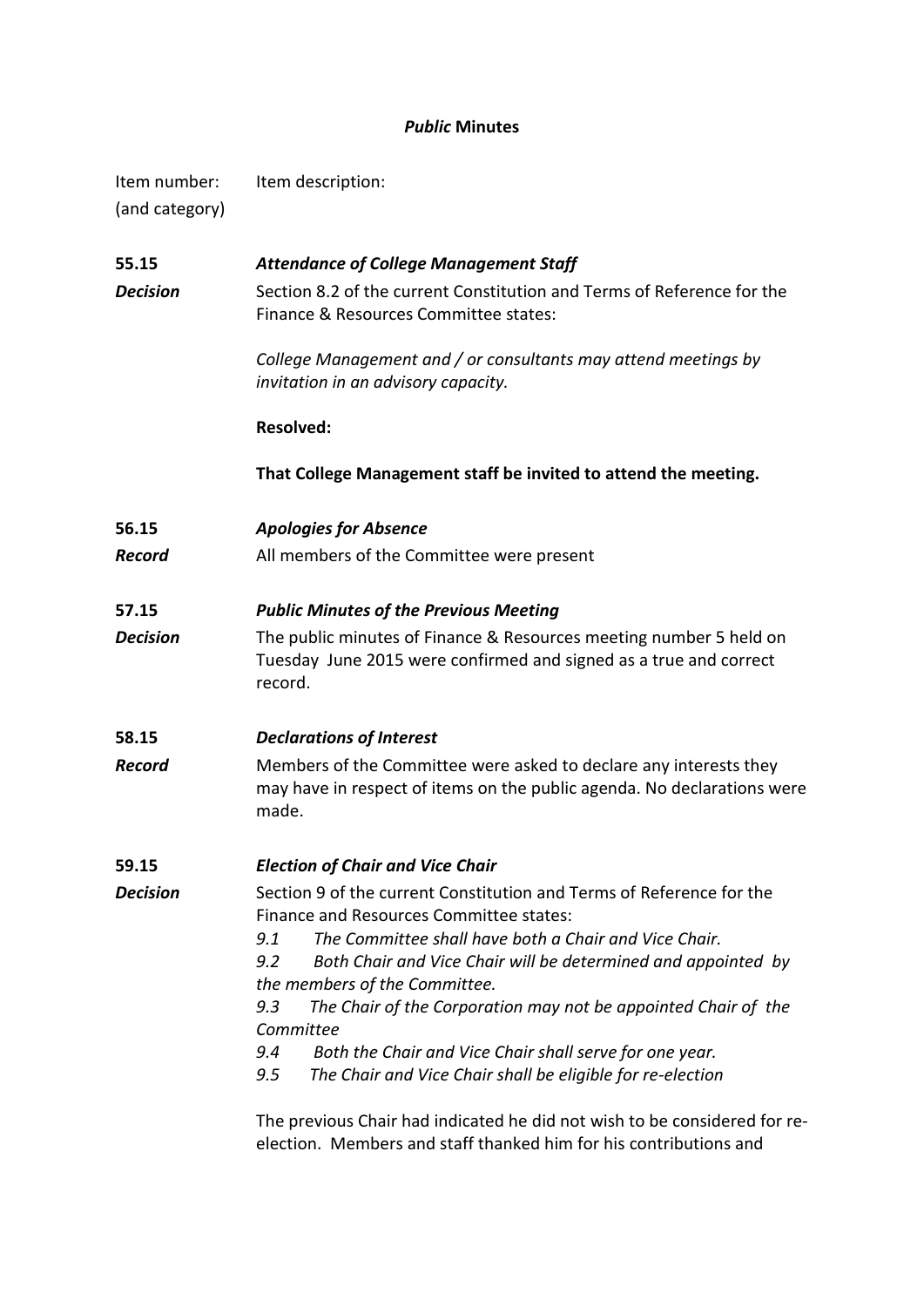leadership and continuing service as a member of the Finance & Resources Committee.Following due process it was

### **Resolved:**

- **i. That Ian Douglass, previously Vice Chair of the Committee, be appointed Chair of Finance & Resources Committee**
- ii. **Clare Platt be appointed Vice Chair of the Finance & Resources Committee**.

## **60.15** *Strategic Plan Progress Report*

**Consultation** Finance & Resources Committee gave consideration to the final Strategic Plan report for the Committee for academic year 2014 / 2015 which showed performance against specific targets relating to recruitment, a range of feedback results, research and financial targets.

> Finance & Resources Committee raised a question concerning Higher Education student feedback on course resources which showed a downward trend and had missed target. The Management response indicated that other surveys had indicated localised concerns which were being examined and acted on.

> Members were pleased to note noted there were a further 200 active business engaged with the College.

The Committee expressed satisfaction with the report.

#### **Resolved:**

**That the Strategic Plan Progress Report be received**

## **61.15** *Strategic Plan Targets for 2015 / 2016*

*Consultation* Finance & Resources Committee gave consideration to the proposed Strategic Plan Targets for 2015 / 2016.

> The Committee received explanations concerning the targets noting the cut in adult classroom based funding and its impact on targeted recruitment. Growth of 16-18 student numbers was targeted. Research income had grown beyond expectations in the previous year, a further small increase was targeted, according to the agreed budget. The aspiration was for continued growth in this area.

The Committee was satisfied with the financial targets and noted the expected drop from a financial Health of 'Outstanding' to 'Good' was planned with all necessary approvals in place to enable the College to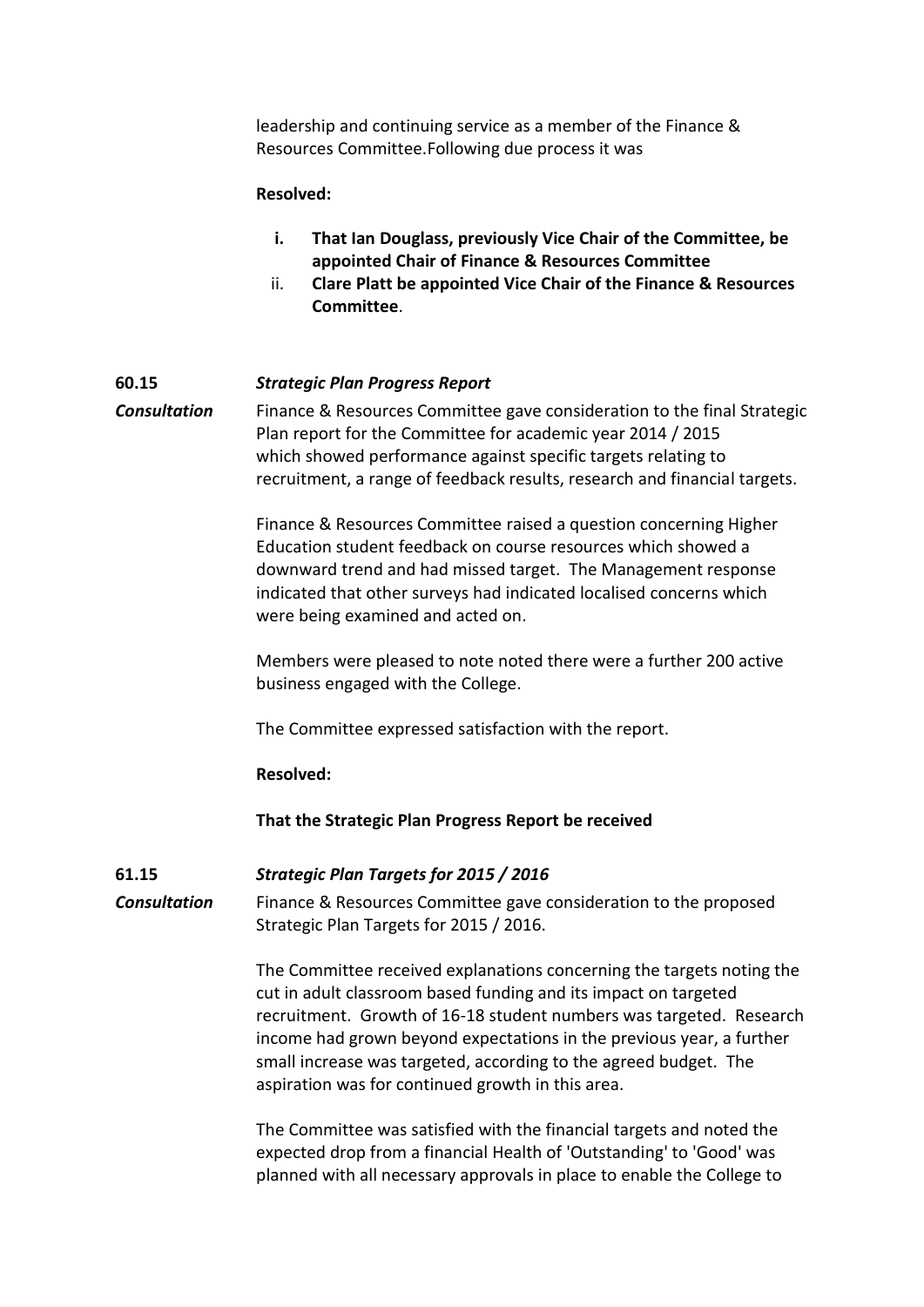continue the Capital Development programme. Reference to the planned drop would appear in the Members Report so illustrating the managed approach.

The number of active businesses had increased beyond target in the previous year. Members asked that the targeted figure for 2015 / 2016 be increased. After discussion where quality and allocation of resources were considered the figure was agreed at 1400.

It was noted College continued to target for sickness absence to be below 3.8%; showing that where possible all targets were set in line with benchmarks better than national average.

The loan repayment cover figure would be included in future reports.

#### **Resolved:**

## **That the Strategic Plan targets for 2015 / 2016 incorporating the agreed amendments be approved.**

# **62.15** *Financial Position Statement for the period ended 31 July 2015 Consultation* Consideration was given to the Financial Position Statement for the twelve months ended 31 July 2015.

The management accounts showed the College had generated a surplus which had exceeded budget. The surplus as a percentage of income (Pre FRS17) was 5% which would ensure a surplus would be recorded after adjustments to the accounts from the FRS17 accounting charge. The charge was considerably lower than previous years at £253k (previous year £499k) and was a non cash charge to the I and E account and corresponding balance sheet entries was an increased liability of £1.8m..

The balance sheet remained healthy with the cash position remaining strong. The current ratio was 1:1.2 and cash days amounted to 54.10.

No material uncertainties leading to significant doubt over Myerscough being a 'Going Concern' had been identified.The figure for staff direct costs including subcontracted staff costs as a percentage of income was discussed and members were pleased to note that the budgeted pay review had been afforded through efficiency savings. It was requested an extra reconciliation be included in management information to show the movement in reserves.

The outcome provided a score of 'Outstanding' for financial health.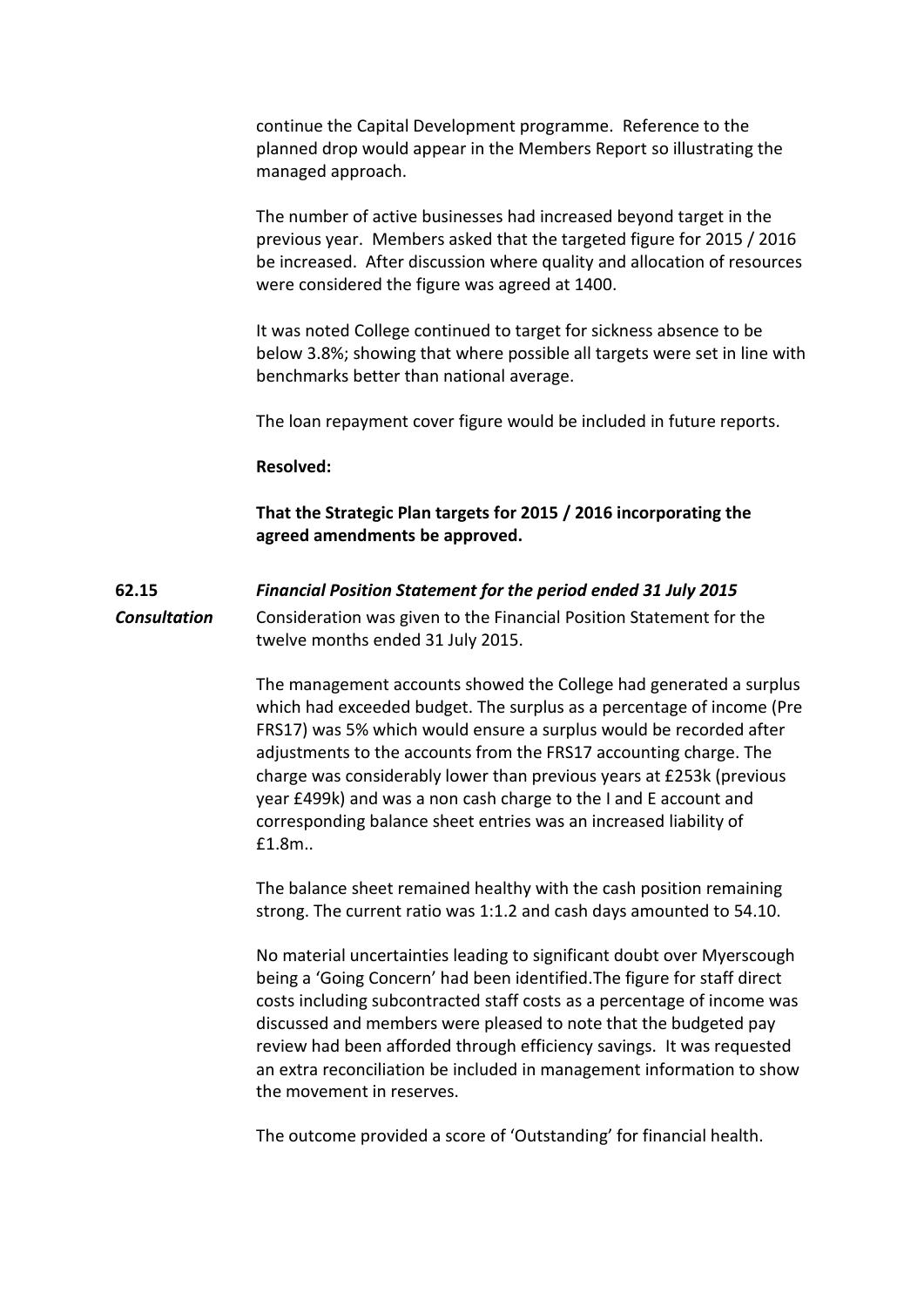College was on target to deliver the forecast outturn.

After due consideration the Committee concluded that the accounts continued to show the College was in a sound financial position and objectives had been achieved.

#### **Resolved:**

**That the Financial Position Statement for the period ended 31 July 2015 be accepted and approved as submitted subject to final accounting adjustments.**

### **63.15** *Investment Report*

**Consultation** Consideration was given to the report on investments for the twelve months ended 31 July 2015.

> Total cumulative interest received on cash balances at the bank amounted to £29,316 at 31 July 2015. The total cash invested at the bank amounted to £4,043m, which included £11,559 invested in the Euro account held by College as Lead partner in a Leonardo project. Monies from this account would be transferred to Partners and to the Colleges current account in line with funding claims.

### **Resolved:**

**That the statement detailing investment funds including interest to 31 July 2015 be received.**

## **64.15** *Capital and Revenue Cash Flow for the period ended 31 July 2015*

*Consultation* Consideration was given to the Capital and Revenue Cash Flow for the period ending 31 July 2015 which was in line with the Financial forecast. The fluctuations reflected the uneven receipts through funding bodies.The agreed capital expenditure was averaged out over twelve months as the exact profile had not yet been determined. Expected peaks and troughs would be reflected in the next report.

## **Resolved:**

**That the statement detailing the capital and revenue cash flows for the period ending 31 July 2015 be received.**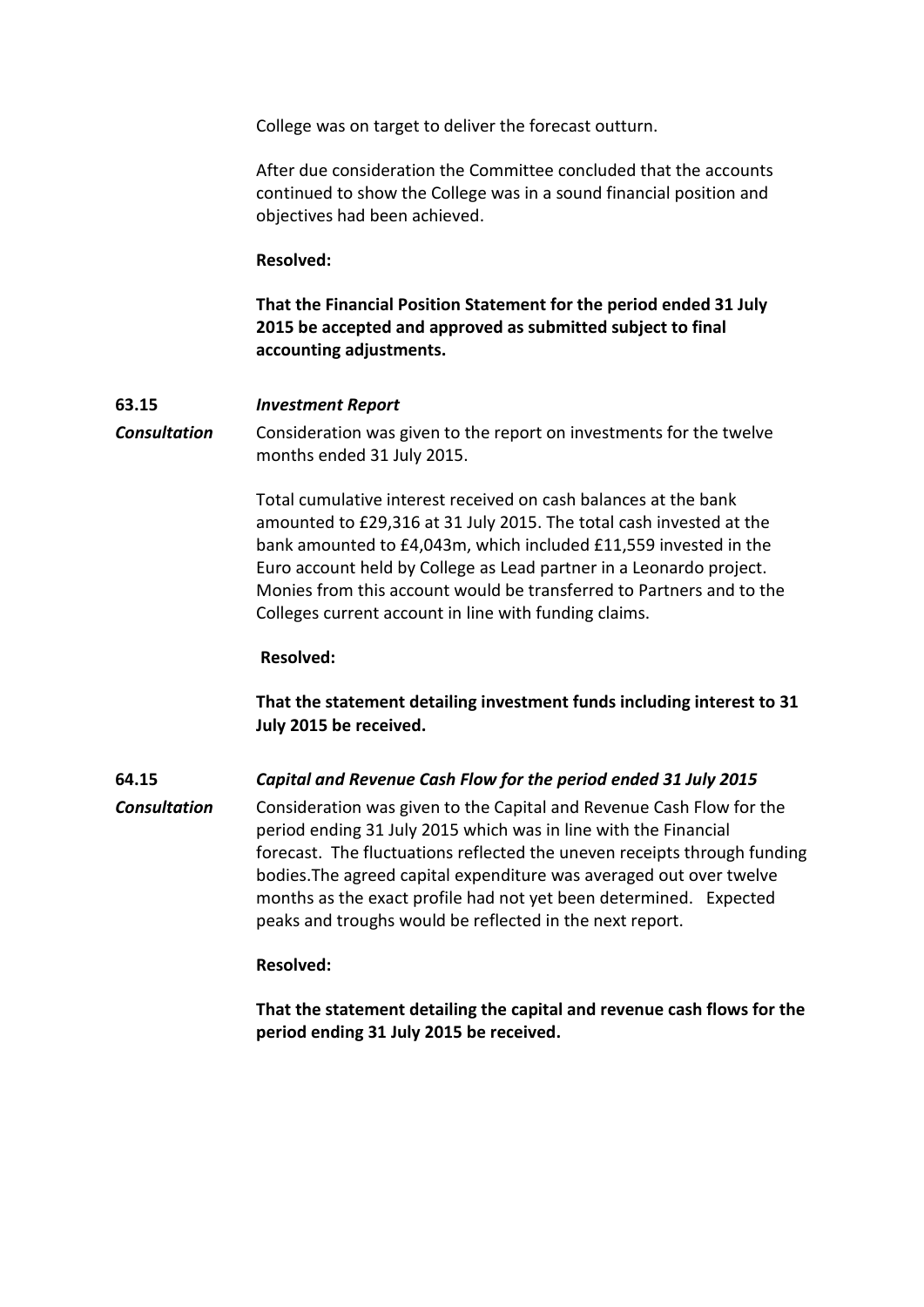# **65.15** *Myerscough Ventures Report to 31 July 2015*

*Consultation* Finance & Resources Committee gave consideration to the Myerscough Ventures financial performance report based on the management accounts for the twelve months ended 31 July 2015.

> The contribution excluding the Farm was on profile £1,815,844. With inclusion of the Farm, the contribution dropped to £1,785,412, the Farm being 30k behind profile.

> The contributions to overheads was shown after the allocation of direct costs associated with the activity.

All areas showed a positive contribution apart from the Farm, though 'Events' and 'Sports and Golf Academy' incomes were below target.

In response to Governors questions it was noted that Events bookings had been received but the volumes within some events had dropped resulting in reduced income. The area continued to receive positive feedback from organisations and individuals but it had been noted that the rural location did not always work in Myerscough's favour as some organisations, language schools in particular, look for a more urban setting with facilities on the doorstep.

The Sports & Golf academy had a mid year refurbishment in response to feedback which affected targeted income. There was increased competition in the immediate area though the College had received some positive feedback from returning members.

Residential operations exceeded target. As part of the capital build another 40 beds would be available from next September. Members were mindful that the College needed to maintain a competitive residency fee.

#### **Resolved:**

**That the Financial Performance Report on Myerscough Ventures for the period ended 31 July 2015 be received as submitted.**

#### **66.15** *Capital Expenditure Report*

*Consultation* Finance & Resources Committee noted that the projects were being delivered within agreed parameters and within time frames. There was 0.92% variance between the total 2014 / 2015 budget and the forecast outturn.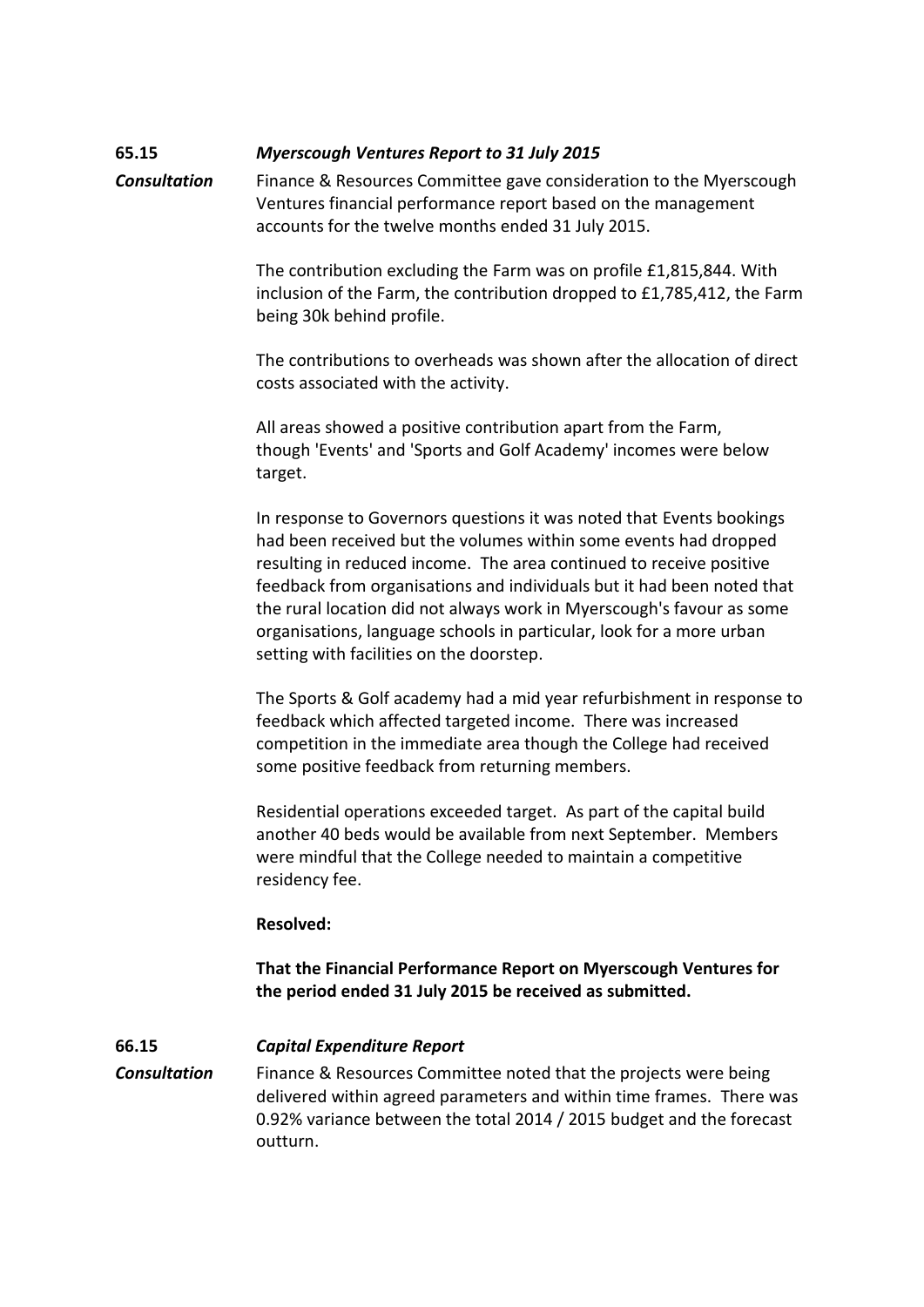The Veterinary Nursing building had been completed under budget.

After full discussion the Committee expressed its continued satisfaction with the progress made on the projects.

**Resolved:**

## **That the Capital Expenditure Report to 31 July 2015 be received.**

# **67.15** *Going Concern*

**Decision** "Going Concern' is a fundamental accounting concept for the preparation of financial statements. Corporation was required to satisfy itself that it would be reasonable to prepare the College's financial statements on a 'Going Concern' basis.

> Following consideration of the report the Committee concluded that no material uncertainties had been identified leading to significant doubt about 'Going Concern'. A statement to this effect would be included in the financial statements

## **Resolved:**

**That Finance Committee recommended the assumption of 'Going Concern' in the preparation of the Colleges Financial Statements.** 

**68.15** *Overseas Visits Annual Report for the Year ended 31 July 2015*

*Consultation* Consideration was given to the Report on Overseas Visits for the Year Ended 31 July 2015. The contributions from third parties resulted in a cost to the College of £9,143 for 25 overseas visits to the value of £183,859. The report indicated the participation of students. Following due consideration Finance & Resources Committee agreed the overseas trips provided worthwhile opportunities and experiences for the students and for those involved in research and networking on an international level.

# **Resolved:**

**That the Overseas Visits Annual Report for the Year Ended 31 July 2015 be received**

## **69.15** *Change of Signatory*

*Decision* The relevant documents were presented and signed to formerly remove Jennifer Eastham, previous DP Finance & Funding from signatory responsibilities. Approval was also received to add the incoming DP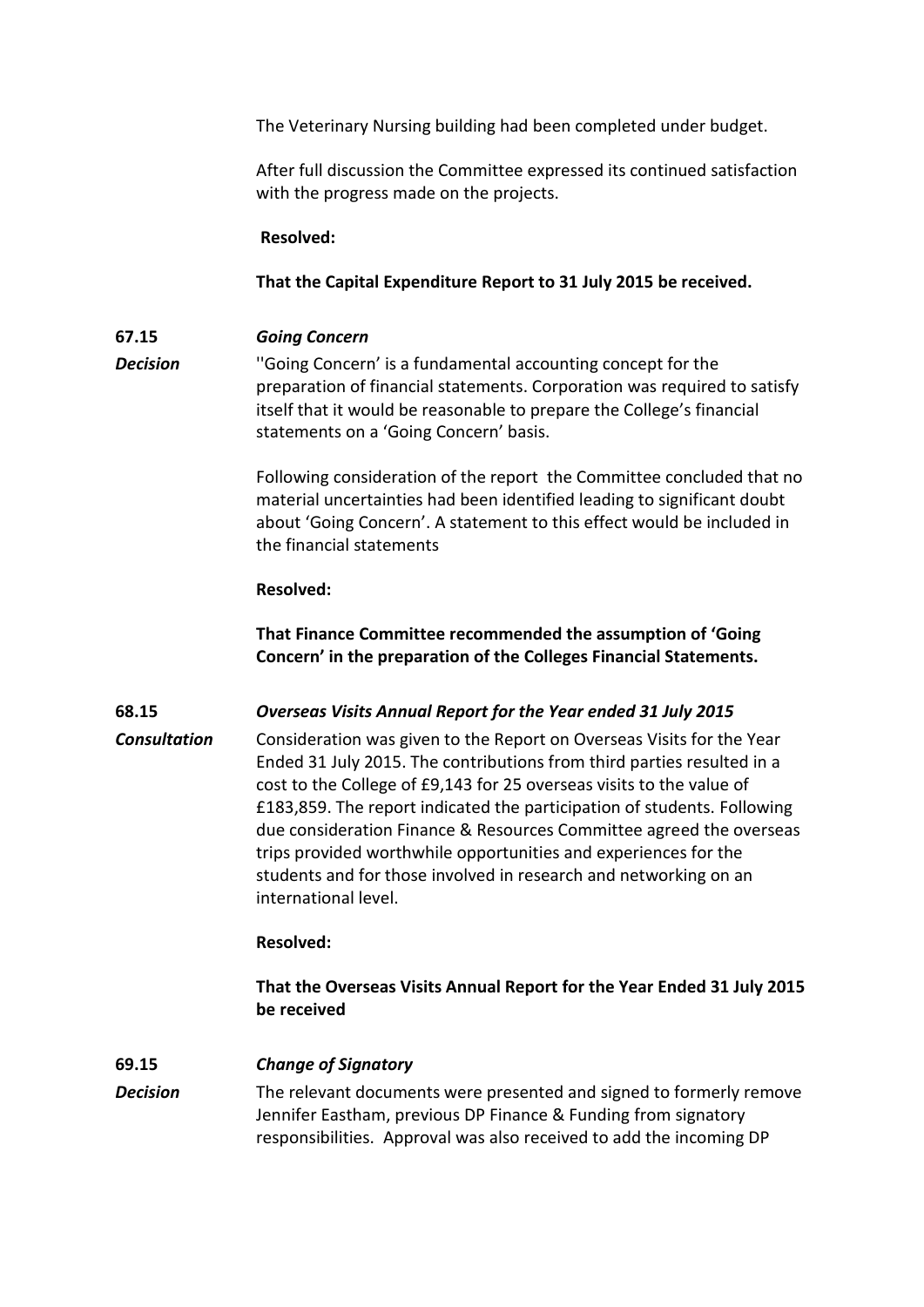Finance & Corporate Services, Paula Lister as a signatory for the relevant documents upon commencement of her post.

### **Resolved**

**That the documents be signed to change signatories**

## **70.15** *Lancashire County Pension Scheme*

*Information* The Lancashire County Pension Scheme had announced a partnership agreement with the London Pension Fund Authority. The former Deputy Principal, Finance and Funding, had submitted a number of questions regarding the Partnership the responses to which were shared with members.

### **Resolved**

**That the above report be noted.**

## **71.15** *College Funding 2015 / 2016*

**Information** Finance & Resources Committee gave consideration to the College Funding 2015 / 2016 Report.

> As anticipated there was a reduction in funding to support classroom based activity with the Adult Skills budget being cut by £22.5k. Members also noted a cut of £4,964 to the discretionary learner support fund meaning less funds available to allocate to students suffering 'hardship', this however did not affect the operating income. It was reported that the affect to Myerscough was less than to many other Colleges.

The Committee engaged in conversations around strategic interest and area reviews.

#### **Resolved:**

- i. **That the reduction in funding to support classroom based adult delivery be noted.**
- ii. **That the budget agreed by the Corporation in July 2015 remain unchanged and therefore there was no requirement to submit a revised Financial Forecast to the Skills Funding Agency in September 2015.**